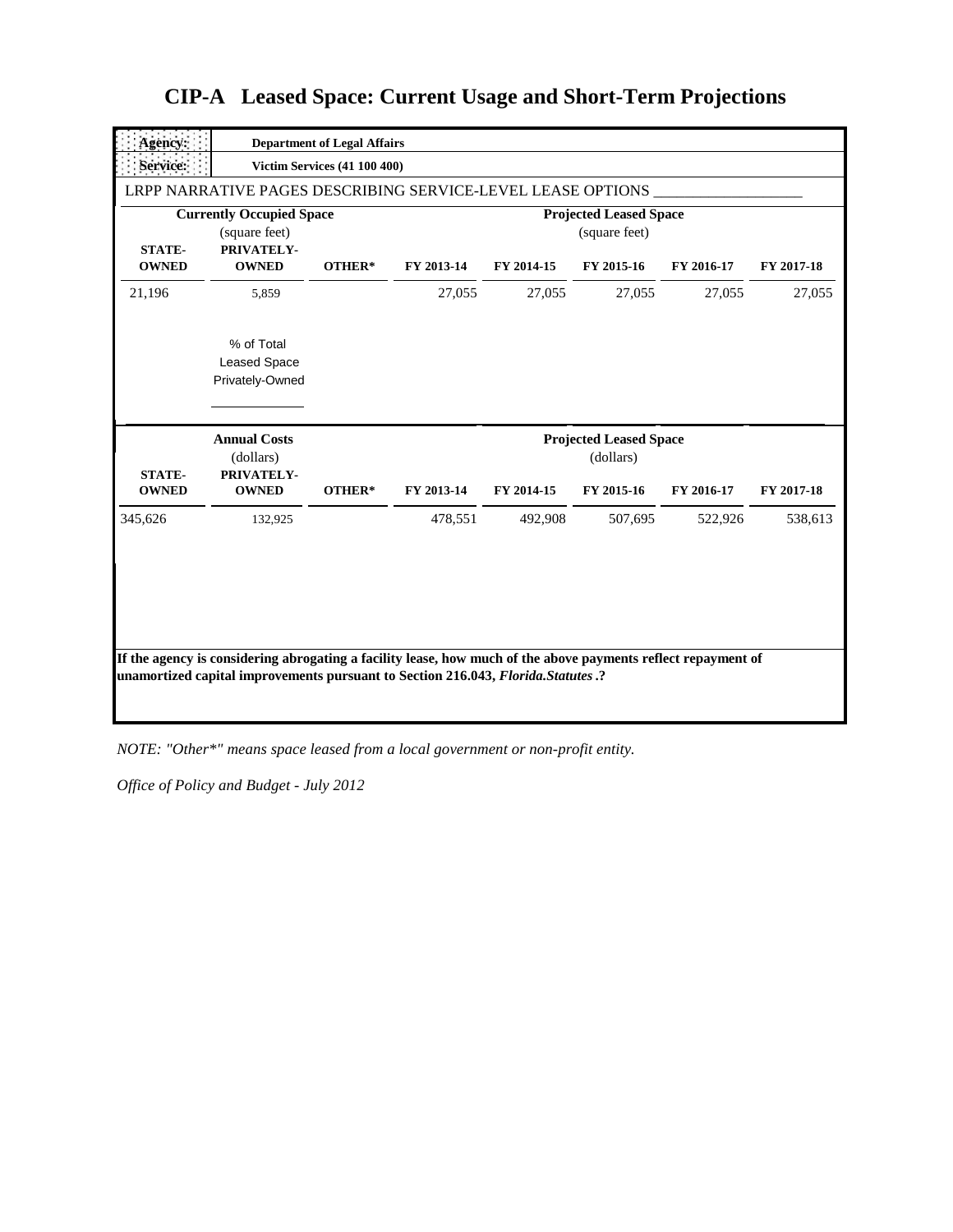| <b>Agency:</b>                |                                                                | <b>Department of Legal Affairs</b>      |            |            |                                                          |            |            |
|-------------------------------|----------------------------------------------------------------|-----------------------------------------|------------|------------|----------------------------------------------------------|------------|------------|
| Service:                      |                                                                | <b>Executive Direction (41 100 500)</b> |            |            |                                                          |            |            |
|                               | LRPP NARRATIVE PAGES DESCRIBING SERVICE-LEVEL LEASE OPTIONS    |                                         |            |            |                                                          |            |            |
| <b>STATE-</b>                 | <b>Currently Occupied Space</b><br>(square feet)<br>PRIVATELY- |                                         |            |            | <b>Projected Leased Space</b><br>(square feet)           |            |            |
| <b>OWNED</b>                  | <b>OWNED</b>                                                   | OTHER*                                  | FY 2013-14 | FY 2014-15 | FY 2015-16                                               | FY 2016-17 | FY 2017-18 |
| 31,391                        | 4,445                                                          |                                         | 35,836     | 35,836     | 35,836                                                   | 35,836     | 35,836     |
|                               | % of Total<br><b>Leased Space</b><br>Privately-Owned           |                                         |            |            |                                                          |            |            |
|                               |                                                                |                                         |            |            |                                                          |            |            |
| <b>STATE-</b><br><b>OWNED</b> | <b>Annual Costs</b><br>(dollars)<br>PRIVATELY-<br><b>OWNED</b> | OTHER*                                  | FY 2013-14 | FY 2014-15 | <b>Projected Leased Space</b><br>(dollars)<br>FY 2015-16 | FY 2016-17 | FY 2017-18 |
| 511,876                       | 108,901                                                        |                                         | 620,777    | 639,400    | 658.582                                                  | 678,340    | 698.690    |

*NOTE: "Other\*" means space leased from a local government or non-profit entity.*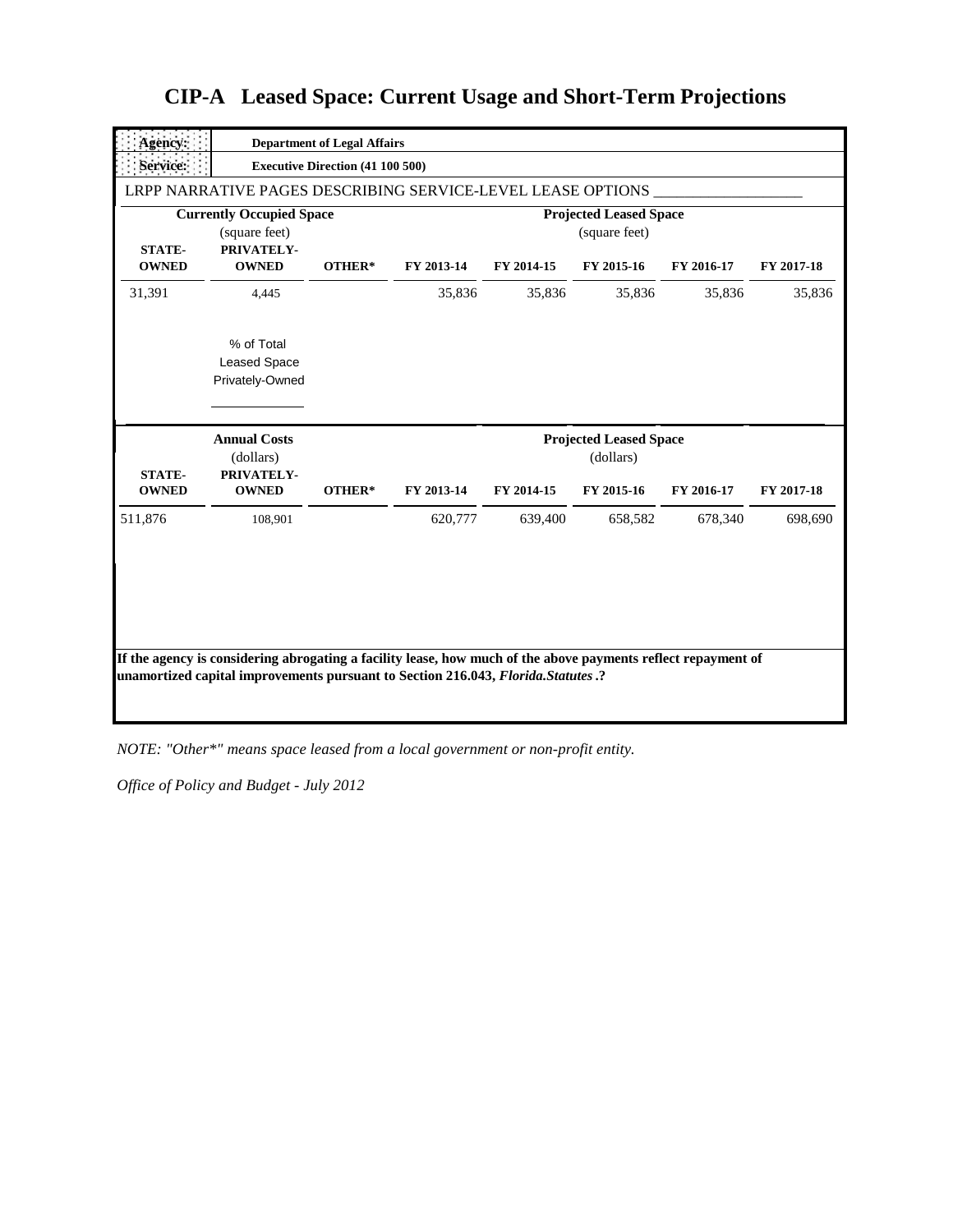| Agency:                       |                                                                | <b>Department of Legal Affairs</b>         |            |            |                                                |            |            |
|-------------------------------|----------------------------------------------------------------|--------------------------------------------|------------|------------|------------------------------------------------|------------|------------|
| Service:                      |                                                                | Criminal and Civil Litigation (41 101 000) |            |            |                                                |            |            |
|                               | LRPP NARRATIVE PAGES DESCRIBING SERVICE-LEVEL LEASE OPTIONS    |                                            |            |            |                                                |            |            |
| <b>STATE-</b>                 | <b>Currently Occupied Space</b><br>(square feet)<br>PRIVATELY- |                                            |            |            | <b>Projected Leased Space</b><br>(square feet) |            |            |
| <b>OWNED</b>                  | <b>OWNED</b>                                                   | OTHER*                                     | FY 2013-14 | FY 2014-15 | FY 2015-16                                     | FY 2016-17 | FY 2017-18 |
| 92,832                        | 171,880                                                        |                                            | 264,712    | 264,712    | 264,712                                        | 264,712    | 264,712    |
|                               | % of Total<br><b>Leased Space</b><br>Privately-Owned           |                                            |            |            |                                                |            |            |
|                               | <b>Annual Costs</b>                                            |                                            |            |            | <b>Projected Leased Space</b>                  |            |            |
| <b>STATE-</b><br><b>OWNED</b> | (dollars)<br>PRIVATELY-<br><b>OWNED</b>                        | OTHER*                                     | FY 2013-14 | FY 2014-15 | (dollars)<br>FY 2015-16                        | FY 2016-17 | FY 2017-18 |
| 1,513,753                     | 4,089,748                                                      |                                            | 5,603,501  | 5,771,606  | 5,944,754                                      | 6,123,097  | 6,306,790  |

*NOTE: "Other\*" means space leased from a local government or non-profit entity.*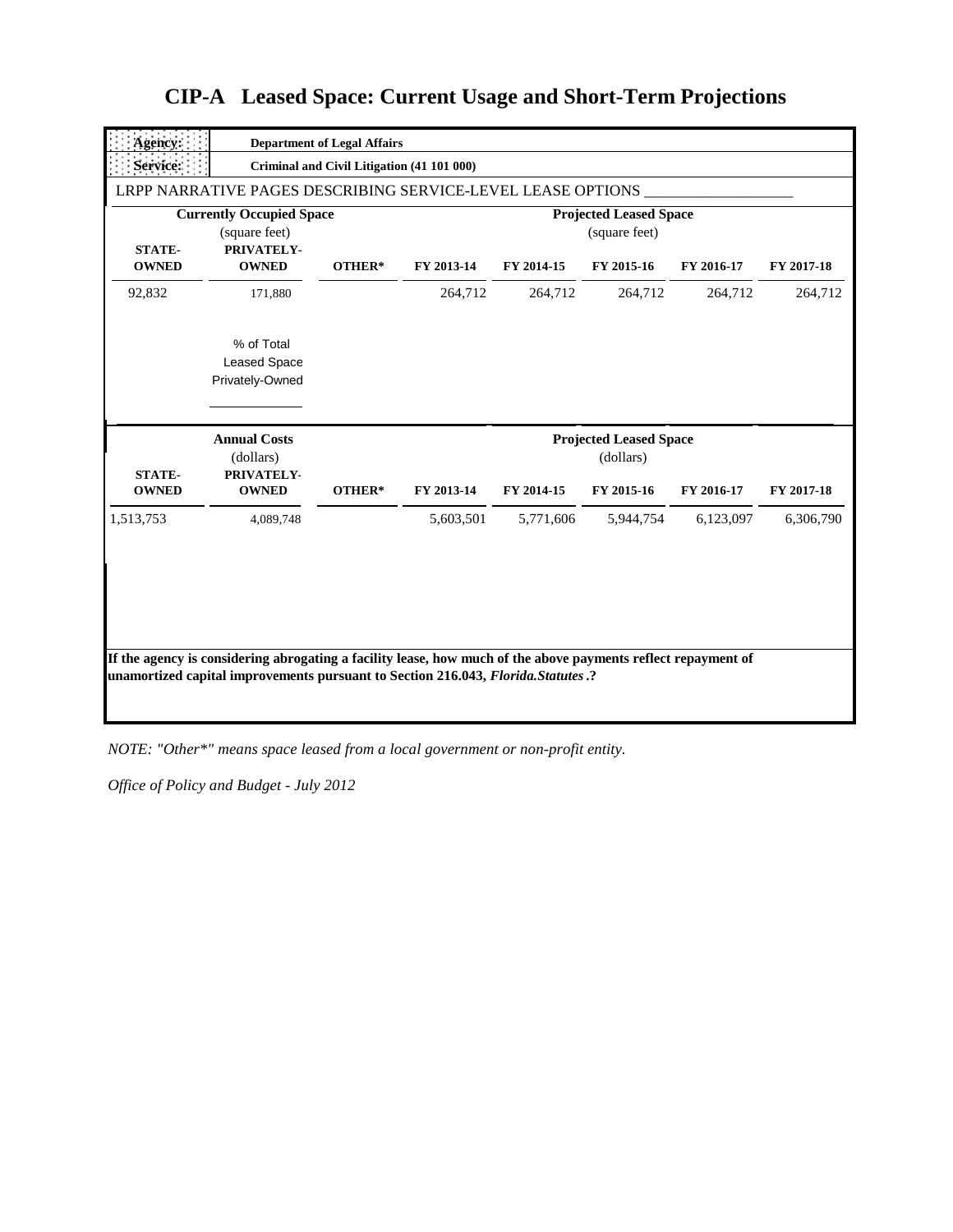| Agency:                       |                                                                | <b>Department of Legal Affairs</b> |                                              |            |                                                          |            |            |
|-------------------------------|----------------------------------------------------------------|------------------------------------|----------------------------------------------|------------|----------------------------------------------------------|------------|------------|
| Service:                      |                                                                |                                    | Office of Statewide Prosectuion (41 200 100) |            |                                                          |            |            |
|                               | LRPP NARRATIVE PAGES DESCRIBING SERVICE-LEVEL LEASE OPTIONS    |                                    |                                              |            |                                                          |            |            |
| <b>STATE-</b>                 | <b>Currently Occupied Space</b><br>(square feet)<br>PRIVATELY- |                                    |                                              |            | <b>Projected Leased Space</b><br>(square feet)           |            |            |
| <b>OWNED</b>                  | <b>OWNED</b>                                                   | OTHER*                             | FY 2013-14                                   | FY 2014-15 | FY 2015-16                                               | FY 2016-17 | FY 2017-18 |
| 1,073                         | 17,435                                                         |                                    | 18,508                                       | 18,508     | 18,508                                                   | 18,508     | 18,508     |
|                               | % of Total<br><b>Leased Space</b><br>Privately-Owned           |                                    |                                              |            |                                                          |            |            |
|                               |                                                                |                                    |                                              |            |                                                          |            |            |
| <b>STATE-</b><br><b>OWNED</b> | <b>Annual Costs</b><br>(dollars)<br>PRIVATELY-<br><b>OWNED</b> | OTHER*                             | FY 2013-14                                   | FY 2014-15 | <b>Projected Leased Space</b><br>(dollars)<br>FY 2015-16 | FY 2016-17 | FY 2017-18 |
| 17,500                        | 406,697                                                        |                                    | 424,197                                      | 436,923    | 450,031                                                  | 463,532    | 477,437    |

*NOTE: "Other\*" means space leased from a local government or non-profit entity.*